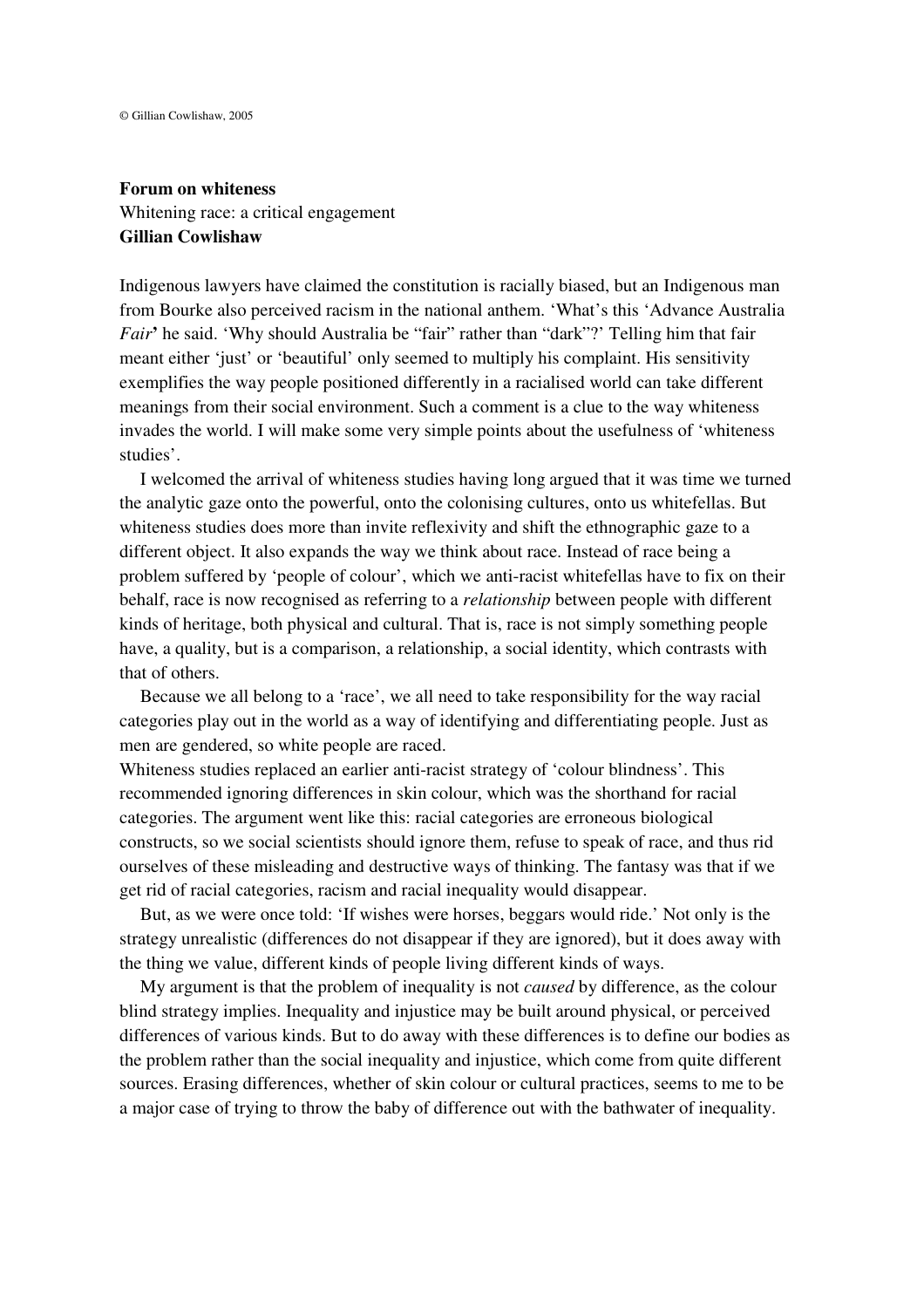Fiona [Probyn in presentation prior to this one] has dealt with some issues in the theoretical debate within the academic world where we are privileged to be able to argue and challenge ideas freely. But, as becomes an ethnographer, I want to illustrate the significance of whiteness studies with some examples from the wider world.

What is known as 'terrorism' has emerged in a world where some people have become so angry and frustrated that their basic human impulses have been smothered. Some young men from Leeds in England, friends or acquaintances of the Pakistani men who planted the bombs in the London underground, were interviewed on TV recently. The men being interviewed were mostly born in England of Pakistan parents. They were horrified by the bombings and could not believe their friends had done such a thing. But when they were asked *why* someone from their community would want to attack and damage Londoners, they had no trouble in imagining their motivation. These men all shared a sense of being a subordinate population, and being despised or patronised by their fellow Englishmen. That is, they felt themselves to be disrespected and humiliated by the institutions and assumptions of the society they were born into. This humiliation they said, was on the basis of their religion or race. And it was 'white' people they saw as perpetrators of that humiliation. But the TV interview stopped, there, as if, well, now we know about that, let's move on. One aim of 'whiteness studies' would be to take this enquiry further, to examine how such people see whiteness, and what are the unrecognised injustices that lead to an ongoing sense of resentment and outrage against white people. George Bush's little homilies about the hatred of democracy, are hardly adequate to explain these things.

We have not experienced this kind of thing in Australia. Yet I believe there are hints of equivalent frustration and resentment in the so-called Redfern Riot, the Palm Island violence, and similarly the riot in Bourke (*Blackfellas Whitefellas and the Hidden Injuries of Race*, Cowlishaw, Blackwell). A major foundation of such resentment and anger is the unconfessed and taken for granted privileging of a realm of comfort and security we are all familiar with. The style of life represented in this room, is incredibly privileged, but without recognising itself as such. We — urban, home owning, employed, educated, and mostly, but not all, white people — we speak of the everyday social world in terms unimaginable to most people in the world, and to quite a number of people in Australia. And I do not want to label them the poor or the underprivileged, because I do not think the solution is not to make everyone equally privileged. In fact the racial minority I am most familiar with, Aboriginal people, do not want to emulate the urban middle class. Similarly, women do not want to overcome their inequality by becoming the same as men.

What these resentful others want, I believe, and what is necessary, is that *we understand what WE are like*. We are specific, not universal human beings, with specific views and habits not shared by all our compatriots let alone those who live elsewhere. It is only when the peculiarity of the realm of whiteness is understood that proper recognition can be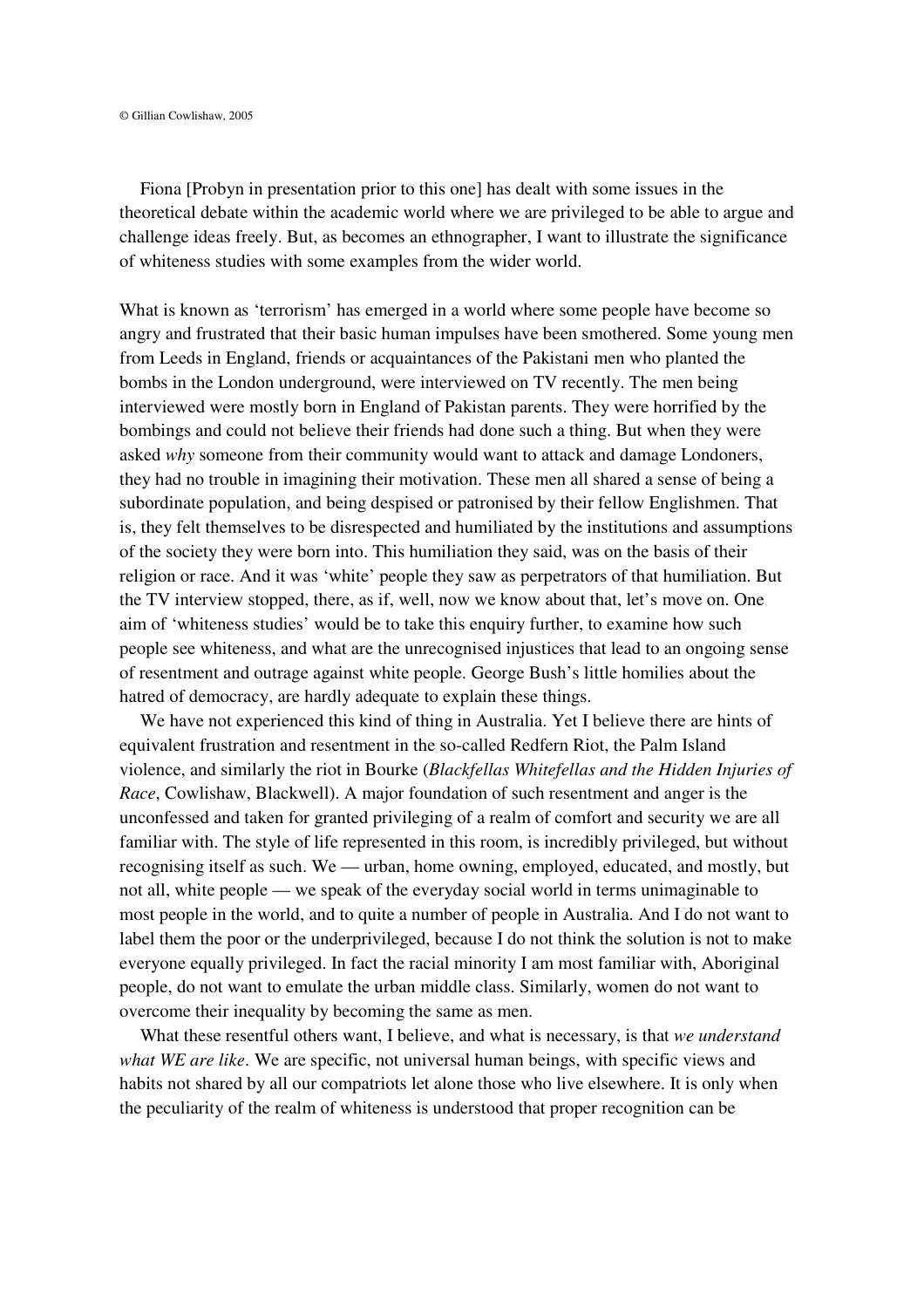accorded to difference. Then, instead of difference being deemed aberration or lack, its historical and cultural specificity can be recognised and respected.

An example from Australian history will reinforce that point and make another. You are all familiar with the stolen generation narrative, which has focused on the way Australian governments, in aiming to maintain racial separation, took many mixed race children from their parents. (The mixed race children were mainly from the north. Virtually all Aboriginal people in NSW were mixed race by the 1930s and a variety of other reasons were given for their removal). Less familiar is the law against any liaisons between black and white people. These were called 'consorting' as well as an array of nastier descriptive terms. The relationships that went unpunished were the most fleeting and exploitative, whereas true love affairs between Aboriginal and white people were treated as unnatural and were strongly discouraged. So I find great joy in exploring those relationships that did survive against the tide of disapproval. Three Aboriginal women I knew in the NT in the 1970s had married white men, who I deem to be local heroes because they had persevered through the humiliating experience of obtaining permits from the Native Affairs Branch to marry the women they loved.<sup>1</sup> One, Alma Gibbs described how the NAB officials, probably in the late 1950s, tried to make her choose 'a boy of her own colour' instead of her white stockman, Jimmy Gibbs, with whom she had been living and droving for years. She told the officials, 'You can't change my mind' and she and Jimmy eventually got a 'permit to marry'.

I think white scholars have an obligation to explain the thinking behind such peculiar rules. It is not sufficient to express our distaste and dismay at what our forebears did. What were the emotional impulses, the racial anxieties, which led to these kinds of policies? Historians and others have been so busy expressing horror at recently exposed racial laws and practices that they have not asked the harder questions. For instance when and how did the thinking behind these race based policies change? How is it that we can so easily disown our forebears? Who are the descendents of men like Neville and Cook and their many colleagues? And are the legacies of those policies still with us?

A third point is more of a caveat, a caution against too much optimism. Whiteness studies aims not merely to be a critical study of white people, but the study of a cultural realm that has its genesis in the colonising of large segments of the world by white settlers. We should not imagine our intellectual work is going to change that cultural heritage simply through enlightening white people to their/our sins. But further, it may not always be advantageous to Indigenous people or non-English speaking migrants to modify institutions and practices to benefit them. At least, questions about these matters are often ambiguous. For instance, some Indigenous students have complained that they were offered inferior courses when the attempt was to provide 'culturally appropriate' material. Noel Pearson has spoken of

<sup>1</sup> Details of these cases are in *Rednecks, Eggheads and Blackfellas: racial power and intimacy in northern Australia.* Blackwell 1999.